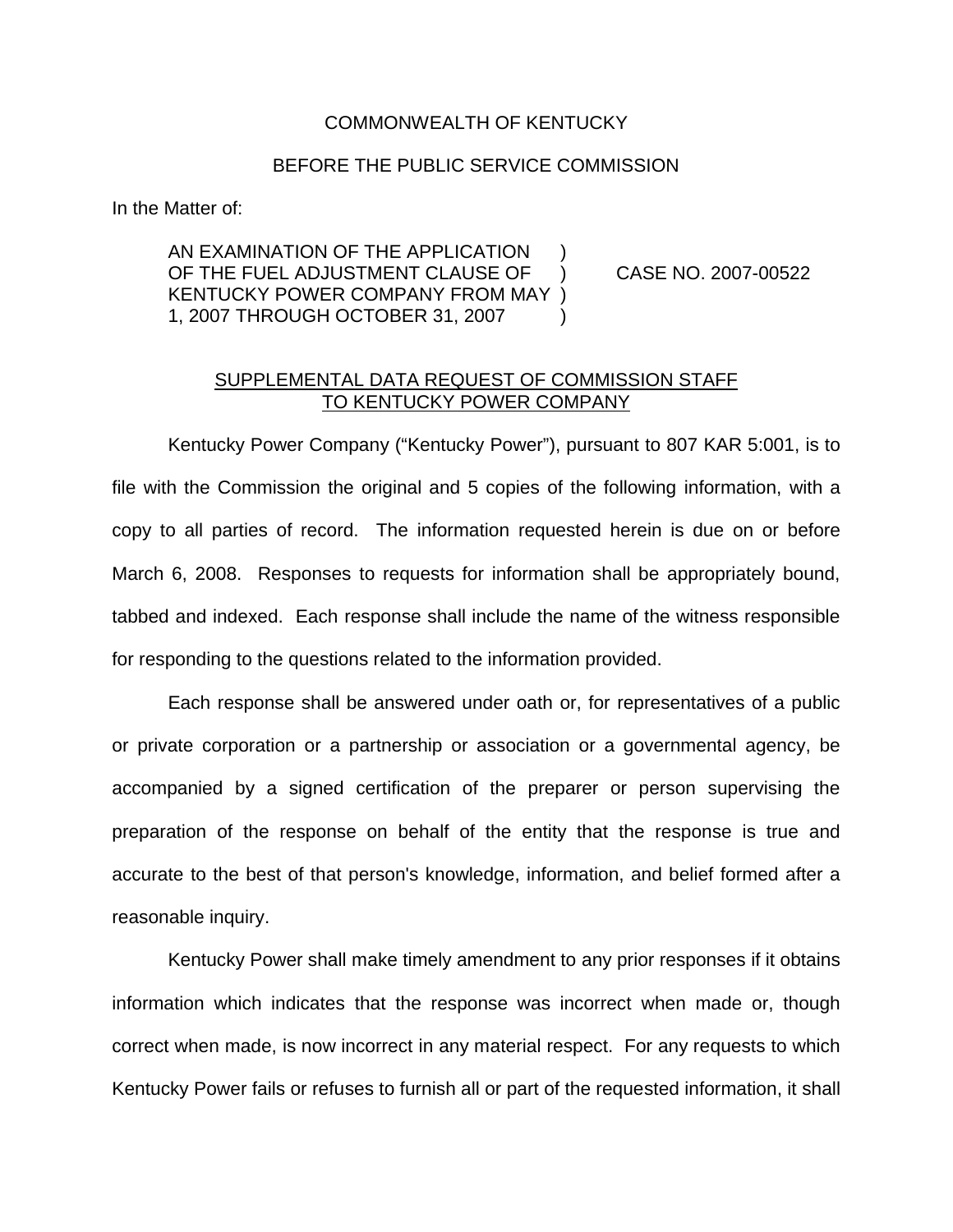provide a written explanation of the specific grounds for its failure to completely and precisely respond.

Careful attention shall be given to copied material to ensure that it is legible. When the requested information has been previously provided in this proceeding in the requested format, reference may be made to the specific location of that information in responding to this request. When applicable, the requested information shall be separately provided for total company operations and jurisdictional operations.

1. Refer to the Direct Testimony of Errol K. Wagner ("Wagner Testimony") at 3. Mr. Wagner states that marginal transmission line losses, either charges or credits, are now being recorded in sub-accounts of Account 447, Sales for Resale.

a. State whether the Federal Energy Regulatory Commission ("FERC") requires Kentucky Power to record marginal transmission line losses in Account 447. If yes, provide the regulation, order, or other document in which the requirement is made. If no, explain why Account 447 is the appropriate account to record the charges and credits for the line losses.

b. List all items that Kentucky Power has recorded in the subaccounts 4470207 and 4470208.

2. Refer to Wagner Testimony at 7. If marginal line losses and average line losses had been equal for the 7 months ended December 31, 2007, is it correct, absent the change in the treatment of transmission line losses, that the \$7 million for which Kentucky Power now seeks recovery would have been included in its calculation of fuel expenses during that time period? If no, explain.

-2- Case No. 2007-00522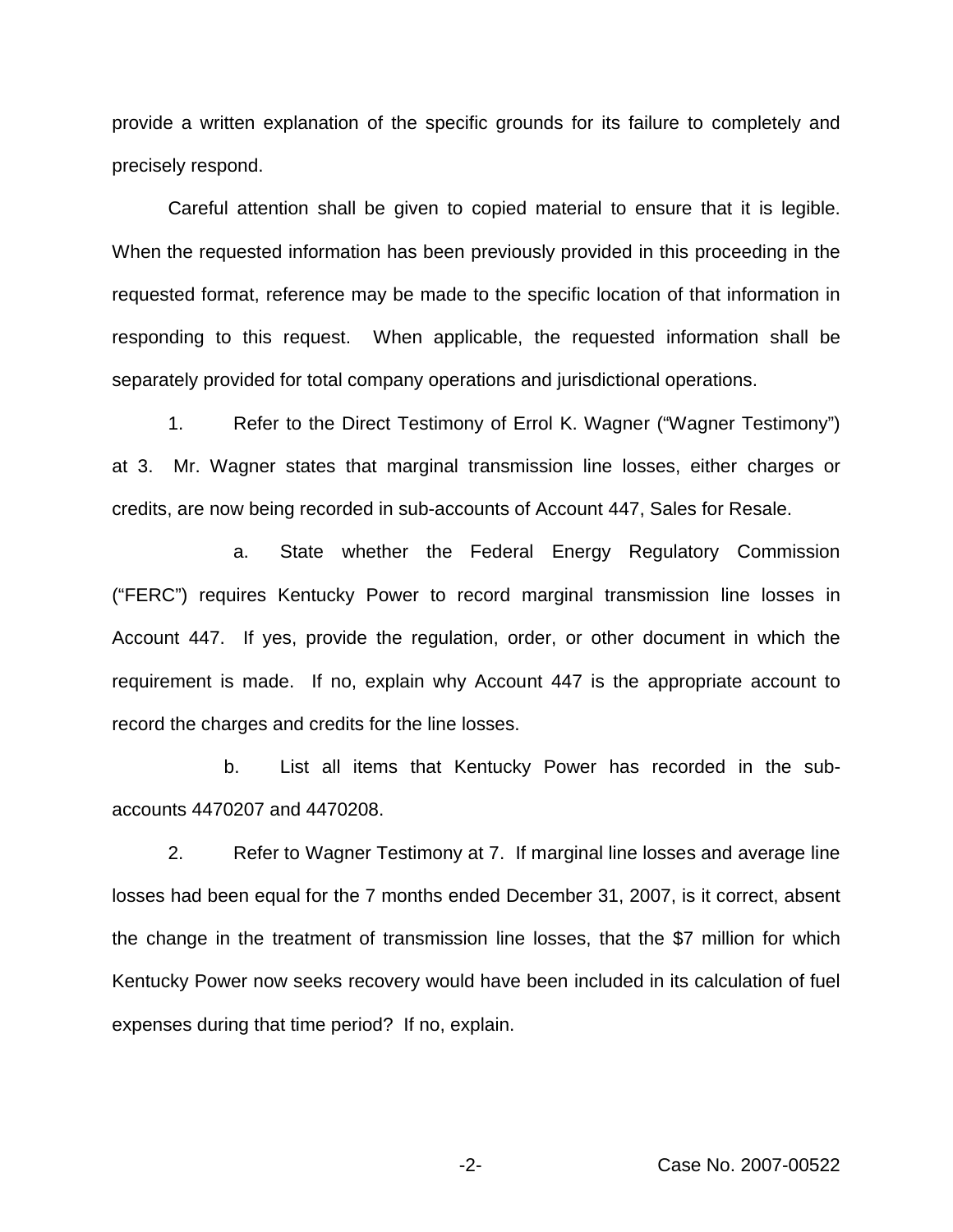3. Refer to Wagner Testimony at 8. For the 7 months ended December 31, 2007, provide a side-by-side comparison of the monthly system sales clause factors as filed and as they would have been filed under the pre-June 1, 2007 treatment of transmission line losses.

4. Refer to Wagner Testimony at 8. Provide the calculations that show the derivation of the \$2.5 million estimated reduction in Kentucky Power's customers' bills due to the increased level of off-system sales margins.

5. On May 1, 2006, FERC issued its order requiring PJM Interconnection, LLC to implement the locational marginal loss method. American Electric Power ("AEP") System was a party to the FERC proceeding. Explain why, in light of the date of the FERC order and AEP's participation in the FERC proceeding, Kentucky Power failed to advise the Commission of the possible changes in the treatment of transmission line losses before February 1, 2008.

6. Provide updated versions of Exhibits EKW – 1 and 2 with the results for January 2008 added.

7. Exhibit EKW-3 shows a 6-month average line loss of 9.028 percent for January through June 2007 and a 3.896 percent average line loss for July through December 2007. State whether the reduction in line loss is entirely attributable to the change in the method of accounting for transmission line losses. If not attributable to the change in accounting methods, identify and describe the other factors contributing to the reduction.

-3- Case No. 2007-00522